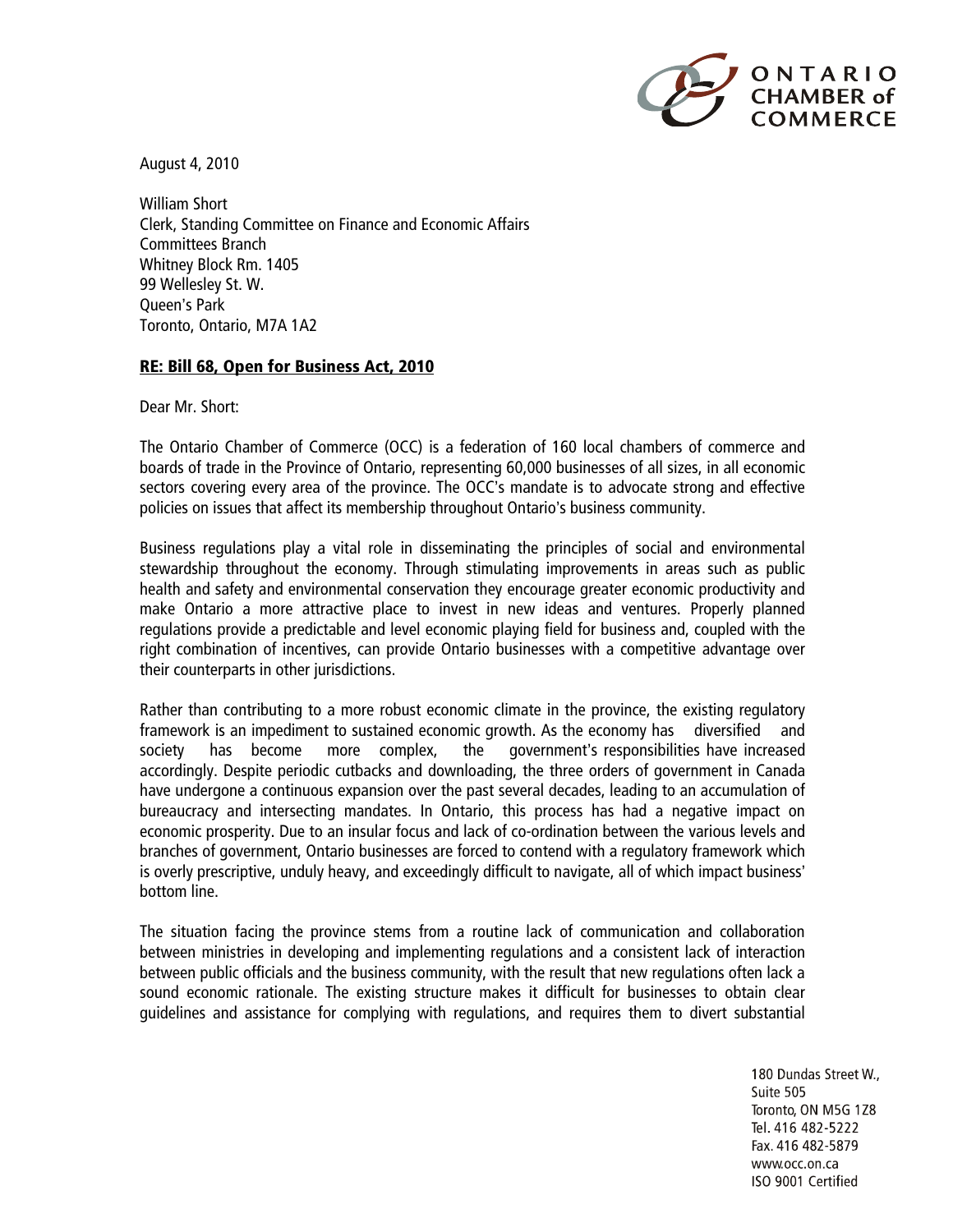resources to meeting regulatory obligations. Although the cost of complying with regulations is difficult to measure, a conservative estimate puts the cost of regulatory compliance to Ontario businesses at \$10.9 billion annually, or 1.8% of provincial GDP. One thing is for certain - government regulation has reached a point where it far exceeds business' capacity to comply, and government's capacity to administer, communicate and enforce.

The OCC has been a continuous voice for a more competitive regulatory regime for the province. It has identified the areas of government activity that have the most disproportionate impact on business and are in the greatest need of reform. Environmental assessment, workplace health and safety, and food safety disclosure are examples of unmanageable regulatory prescriptions that place an excessive compliance burden on business and are in need of coordinated government action to simplify and streamline requirements. Likewise, as currently configured, the WSIB system and the government's broader public sector procurement program, OntarioBuys, give rise to an anti-competitive economic environment that prevents many companies from earning a fair return. Finally, Ontario businesses continue to cite barriers to interprovincial trade, including outdated VQA wine delivery regulations, as an impediment to maximizing economic productivity.

The government has taken concrete steps to reduce its regulatory footprint through the Open for Business program (OFB). The goal of OFB is to advance innovation, job creation, and economic prosperity by adopting a more flexible and responsive regulatory framework for protecting public health and safety. The government plans to achieve this through improving practices that are essential to the effective design and implementation of regulations. The three main thrusts of Open for Business are: i) modern government; ii) modern services; and iii) a new relationship with business.

Several OFB initiatives respond directly to the barriers identified by the OCC. Under the modern government initiative, the government has committed to reducing duplication with federal and provincial regulations and municipal by-laws, and to identifying areas for harmonization. It has pledged to reduce the regulatory burden by 25% by March 2011, and introduce a cap and trade system for new regulations. The government is taking a long overdue step by signaling that improved regulatory management is a priority for the province. However, simply reducing the amount of regulation in the province by an arbitrary number does not guarantee that the remaining regulations will be administered in a manner that is more conducive to economic growth. In order to achieve the greatest impact for its effort, the government must concentrate on adopting a more sustainable approach to the culture of regulatory management which ensures that all regulations are deliberately designed to augment and capitalize on the economic context in which businesses operate.

As part of its efforts to modernize government, the government introduced the Open for Business Act - Bill 68 - which aims to modernize the regulatory framework through harmonizing legislation across all levels of government, streamlining approvals, and improving the quality of services to business. The legislation includes specific measures for addressing two of the most significant hurdles faced by business – the process for obtaining environmental approvals and that for resolving employment standards claims. The more than 100 amendments put forward by 10 ministries in the Open for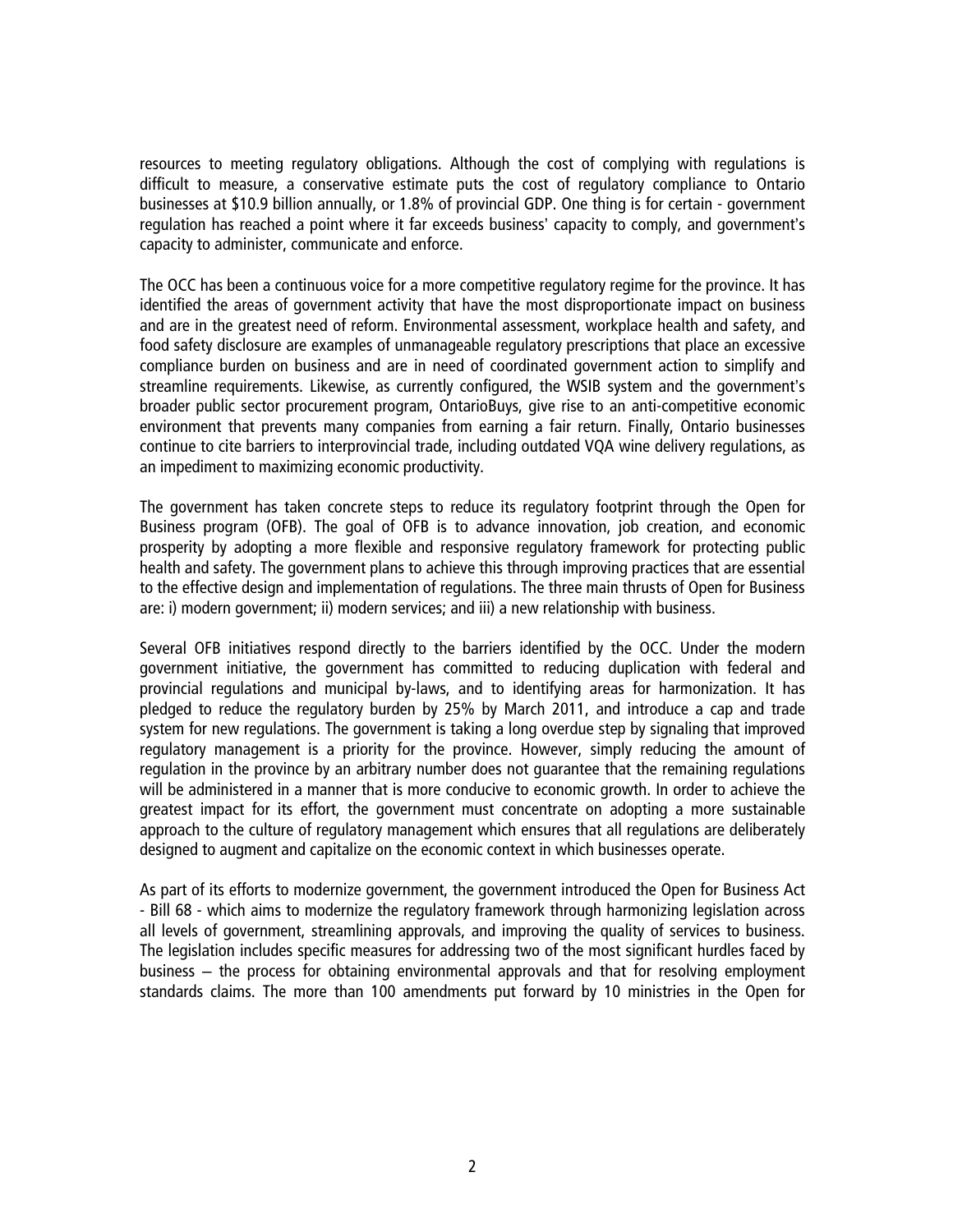Business Act go a long way towards fixing, but are by no means a complete solution to, the culture of regulatory unaccountability in the provincial government.

In order to ensure that all new and existing regulations provide a coherent and consistent framework for economic activity, the government must build on the process of legislative harmonization initiated by Bill 68 to establish a clearly defined internal responsibility system that makes inter-departmental collaboration a permanent feature of the regulatory planning process. Adopting an integrated mechanism for inter-departmental collaboration would enable ministries to share information, assess the feasibility of proposed regulations in light of competing mandates, and consolidate regulations into a manageable form. To ensure the optimal outcome, regulations must be subject to a rigorous analysis that considers issues such as the constitutionality of the proposed regulation and conflict with other existing and/or proposed regulations from provincial or federal levels of government. As the OCC has shown, creating clearer lines of responsibility between provincial, municipal and federal governments is necessary to achieve an effective resolution to outstanding cross jurisdictional issues such as Environmental Assessment, Food Premises Inspection, and VQA wine delivery.

In addition to a more collaborative planning process, there is also a need for an acceptable mechanism to reconcile conflicting requirements at the post-implementation stage, such as a provincial regulatory ombudsman. This measure is necessary to ensure that oversights during the planning process do not translate into unnecessary costs for business. To ensure that existing regulations do not outlive their usefulness, the government should also introduce a five-year mandatory review of all regulations. It should be noted that the government has already adopted a five-year review requirement for regulations under the Accessibility for Ontarians with Disabilities Act (AODA). The AODA model could simply be extended to other government departments.

One of the three main thrusts of the government's Open for Business program is the development of a new relationship between government and business characterized by greater openness and responsiveness. Through improving collaboration with business the government is hoping to achieve a clearer understanding of business needs, perspectives, and priorities. The OCC is encouraged by the government's new Business Sector Strategy, through which the government is interfacing with industry leaders from several sectors to devise solutions for addressing the top priorities identified by business. We are also encouraged by the government's commitment to implement government-wide business consultation standards and best practice guidelines, and to establish formal channels for providing business feedback and suggestions. If implemented, these changes would result in a tangible, measurable impact for business in Ontario. In working towards this goal, the government has acted upon specific OCC recommendations to give greater structure to the consultation process through adopting twice annual effective dates for the commencement of new regulations and a minimum requirement of 45 days to review and comment on new regulatory proposals.

While these are welcome steps, nothing short of a wholesale transformation of government practice will achieve the results necessary to guarantee Ontario's long-term economic competitiveness. Instead of imposing regulation on business and forcing it to adjust, the government must aim to justify every new regulation created through a thorough system of checks and balances that guarantees adequate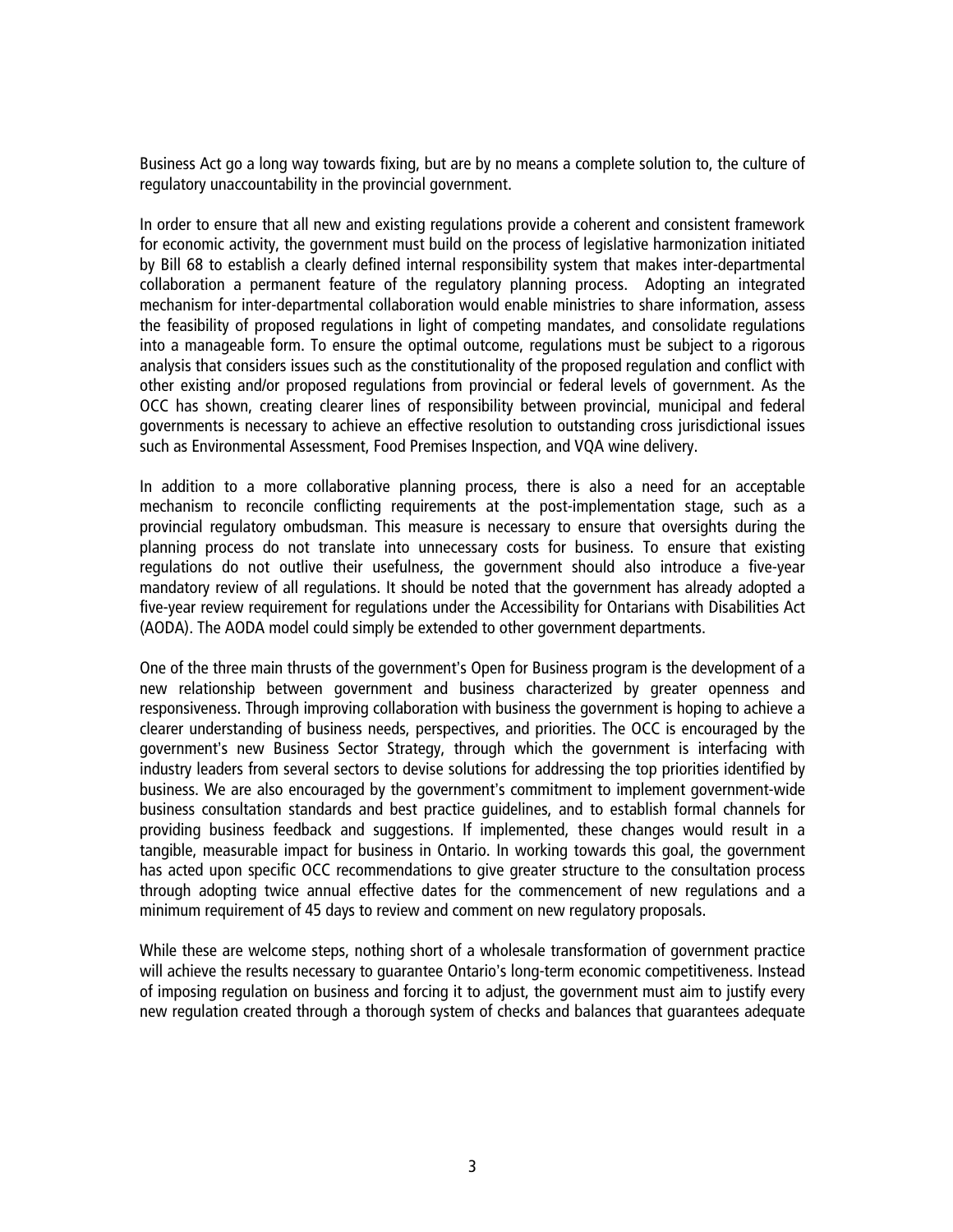due diligence. The government must continue to work closely with business on the basis of such a system to identify the large volume of obsolete and inefficient regulations with a view to eliminating repetition, resolving contradictions, and making regulations more responsive to the needs of business. For starters, the government should increase the minimum requirement for stakeholder consultation from 45 to 60 days, and enforce it through legislation, to provide stakeholders with sufficient notification of new regulatory proposals.

With respect to strengthening stakeholder accountability, the government's commitment to developing a best practices guide on alternatives to regulation is an extremely positive measure. This initiative would provide an important opportunity to work with businesses to replace the existing fleet of heavily prescriptive regulations with more flexible, outcomes-based alternatives which, rather than stifling innovative behaviour, would draw on the ingenuity of economic actors to achieve cutting edge sustainability practices and lead to a larger pool of best practices to draw on.

In order to augment the new culture of collaboration, the government has pledged to take a more objective approach to regulation by introducing a Risk and Competitiveness Impact Assessment for the development of new policies and regulations. This tool would enable a multi-dimensional assessment of the risks, impacts, costs and benefits of new regulatory proposals to determine the overall economic impact of government interventions and provide a sound rationale for new regulations. The creation of quantifiable measures for weighing policy alternatives on a cost/benefit basis is vital to responsible government decision-making, and the OCC encourages the government to fast track the development of a comprehensive Risk and Competitiveness Impact Assessment.

In order to ensure that more objective criteria are built into the entire government planning cycle, the government must develop a comprehensive system of measurement that will allow it to set clear, objective targets and measure progress towards regulatory reform. To make sure that the full cost of government regulation is taken into account, a database must be created to count policies, legislation, and regulation across government. Better information will allow the government to enhance public transparency through the completion of an annual regulatory plan outlining performance targets, timelines, and progress for reducing the regulatory burden across government. To ensure adequate monitoring and oversight, the results of this process should be published in Annual Reports, drawing on quarterly reports from each ministry.

Effective communication is essential to ensuring that a commitment to regulatory reform in principle is translated into entrenched government practice that has a real and lasting impact on economic productivity. In order to cultivate a culture of economic sustainability in the province, the government should ensure that all provincial policy makers, public servants, and regulatory enforcement employees are educated on government objectives. In connection with this, the government must set appropriate performance and behavioural expectations, including incorporating sustainability targets into performance assessment.

Finally, to ensure that the current momentum towards regulatory transformation is sustained, the government should develop a long-term strategy for regulatory management reform that takes into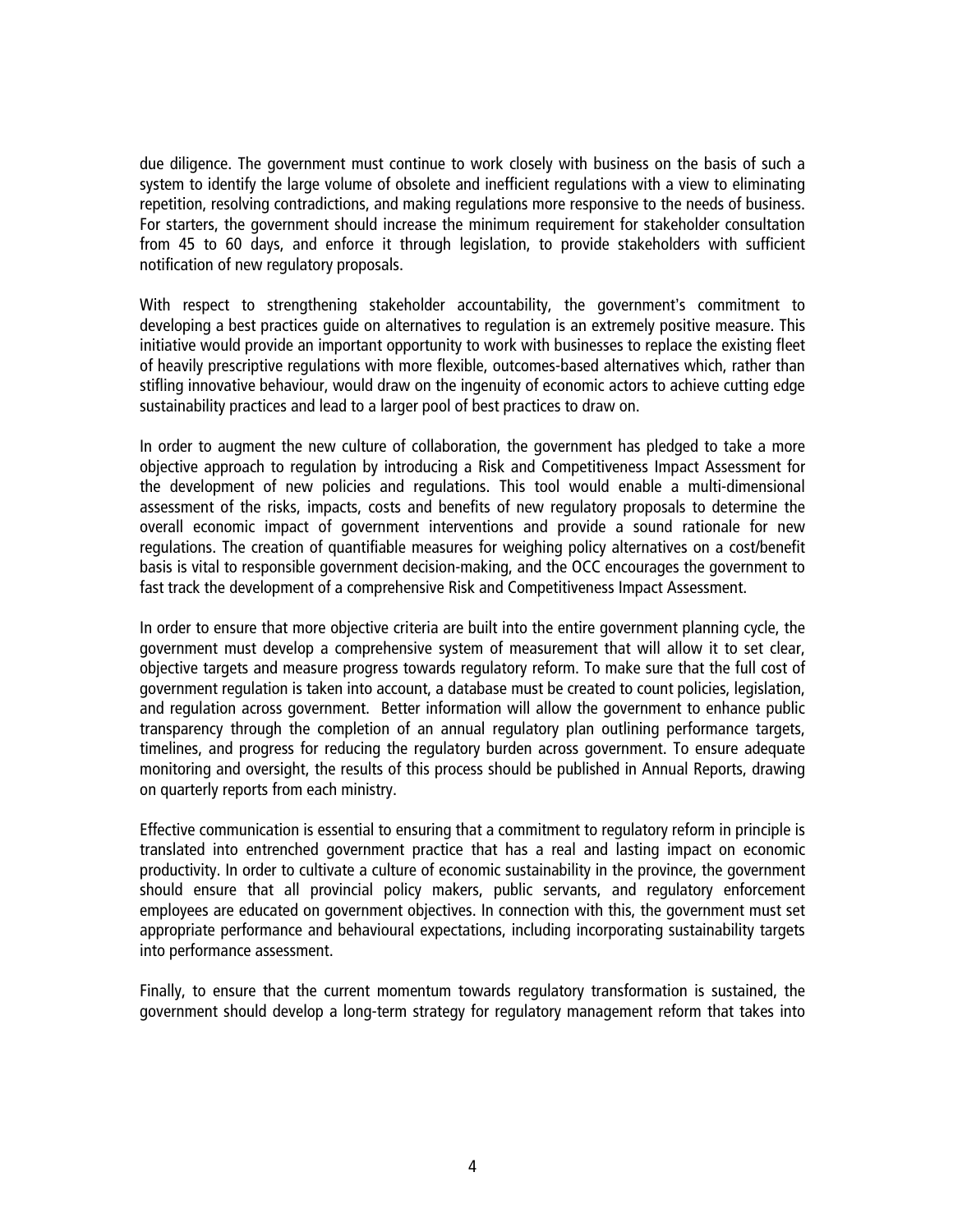account best practices in other jurisdictions and identifies "made-in-Ontario" solutions to compliance and enforcement challenges. Through broad-based consultation with its membership, the OCC will be preparing an in depth report on smart regulation that will examine the issues and principles remaining to be resolved once the Open for Business program expires in March 2011. The report, which will be released in October 2010, will contain practical recommendations for building on the momentum created through the OFB initiative to provide the government with the essential elements of a longterm strategy for regulatory transformation in the province.

In summary, to ensure that OFB achieves the intended results, the government should commit to the following actions:

- Establish a mechanism or process, reinforced by legislation, for strengthening communication and co-operation between provincial government departments, and between the provincial, municipal and federal levels of government, to establish consensus and clear lines of responsibility for the administration of all new government regulations, in order to create a uniform and predictable economic playing field in the province
- Focus efforts to streamline and enhance the culture of regulatory management on those areas that are most susceptible to overregulation and incongruity with business, such as environmental assessment, food safety disclosure, interprovincial VQA wine delivery, workplace safety and insurance, and OntarioBuys.
- Minimize the impact of government regulations on business by introducing an effective and efficient process for resolving post-implementation conflicts between regulations and by legislating a five-year mandatory review of all new regulations.
- Demonstrate that all new regulations are based on a sound rationale by imposing a statutory requirement for broad based consultations of at least 60 days with business stakeholders on any proposed new regulations and by including a cost-benefit analysis that adequately measures the cost of implementing, enforcing, and maintaining the regulation, the economic impact, and the benefit to be gained from the regulation.
- Translate the Open for Business vision into very specific and defined measures, consistently implemented and coordinated throughout all provincial ministries and departments, and from the highest policy development levels to the front line public servants and officials, that clearly demonstrates a bureaucratic "economic sustainability culture" of supporting rather than inhibiting business.
- Educate all provincial policy makers, public servants, and regulatory enforcement employees on Open for Business objectives to ensure that an economic sustainability culture is formally internalized in the provincial government, including setting appropriate performance and behavioural expectations and sustainability targets into performance assessment.
- Develop a long-term strategy for regulatory management reform that takes into account best practices in other jurisdictions and identifies "made-in-Ontario" solutions to compliance and enforcement challenges.

The goals of social and environmental sustainability are necessary pillars of economic sustainability. However, if they are not balanced with a concern for profitability, then economic sustainability will be